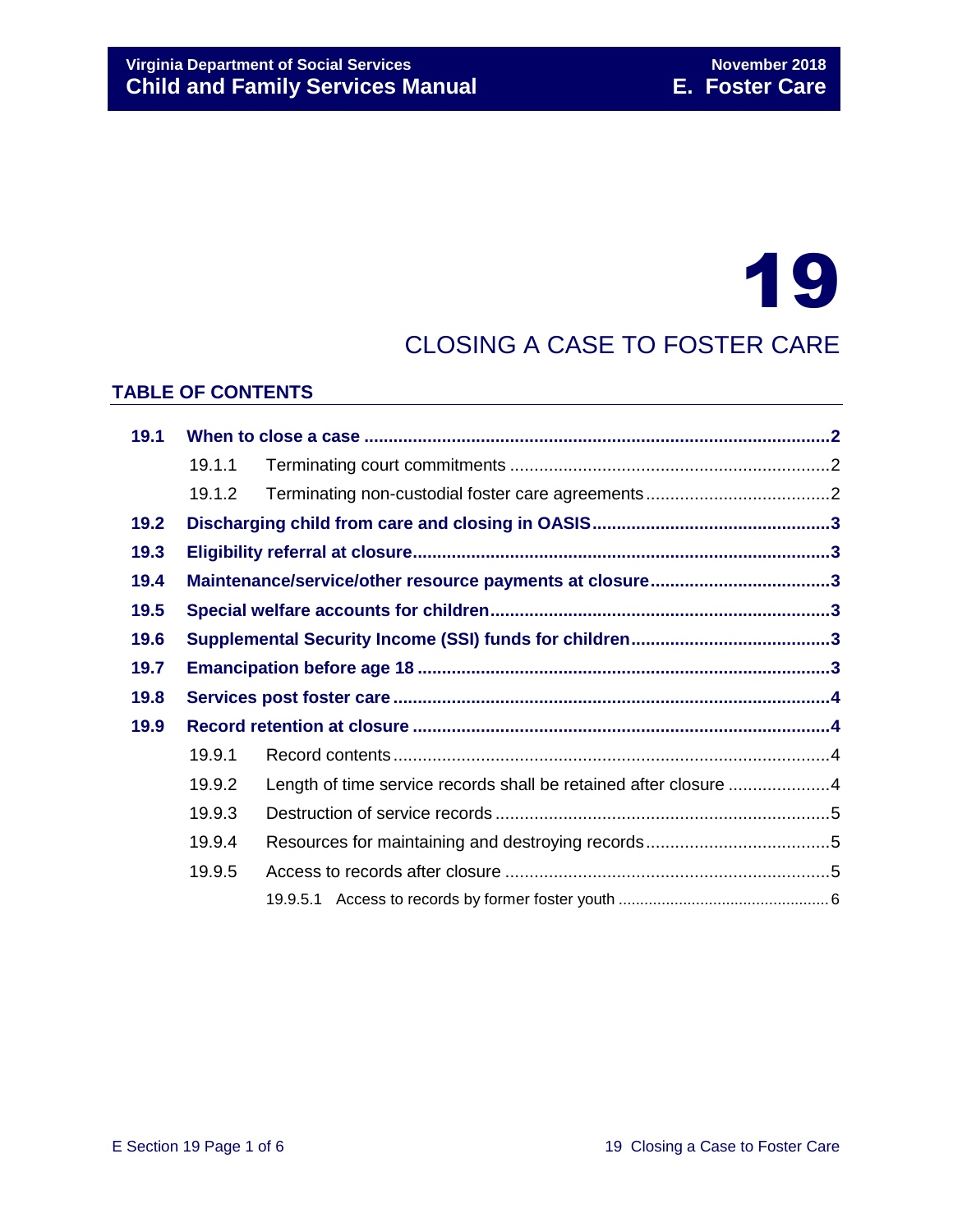# 19 CLOSING A CASE TO FOSTER CARE

# <span id="page-1-0"></span>**19.1 When to close a case**

#### <span id="page-1-1"></span>**19.1.1 Terminating court commitments**

Court commitments are terminated through court order when:

- Parents/prior custodians, relatives, or the local department of social services (LDSS) petition the court requesting termination and the court transfers custody.
- The court terminates custody at the time of a dispositional or other hearing  $(\S$ [16.1-282\)](http://law.lis.virginia.gov/vacode/16.1-282/).

#### <span id="page-1-2"></span>**19.1.2 Terminating non-custodial foster care agreements**

- Non-custodial foster care agreements are terminated at the request of the parent/prior custodian or guardian.
- If the court previously approved the non-custodial foster care agreement, termination of the agreement is not effective until the judge agrees to and documents the termination of the agreement.
- The LDSS may petition the court for custody should the agency disagree with the request for return of the child.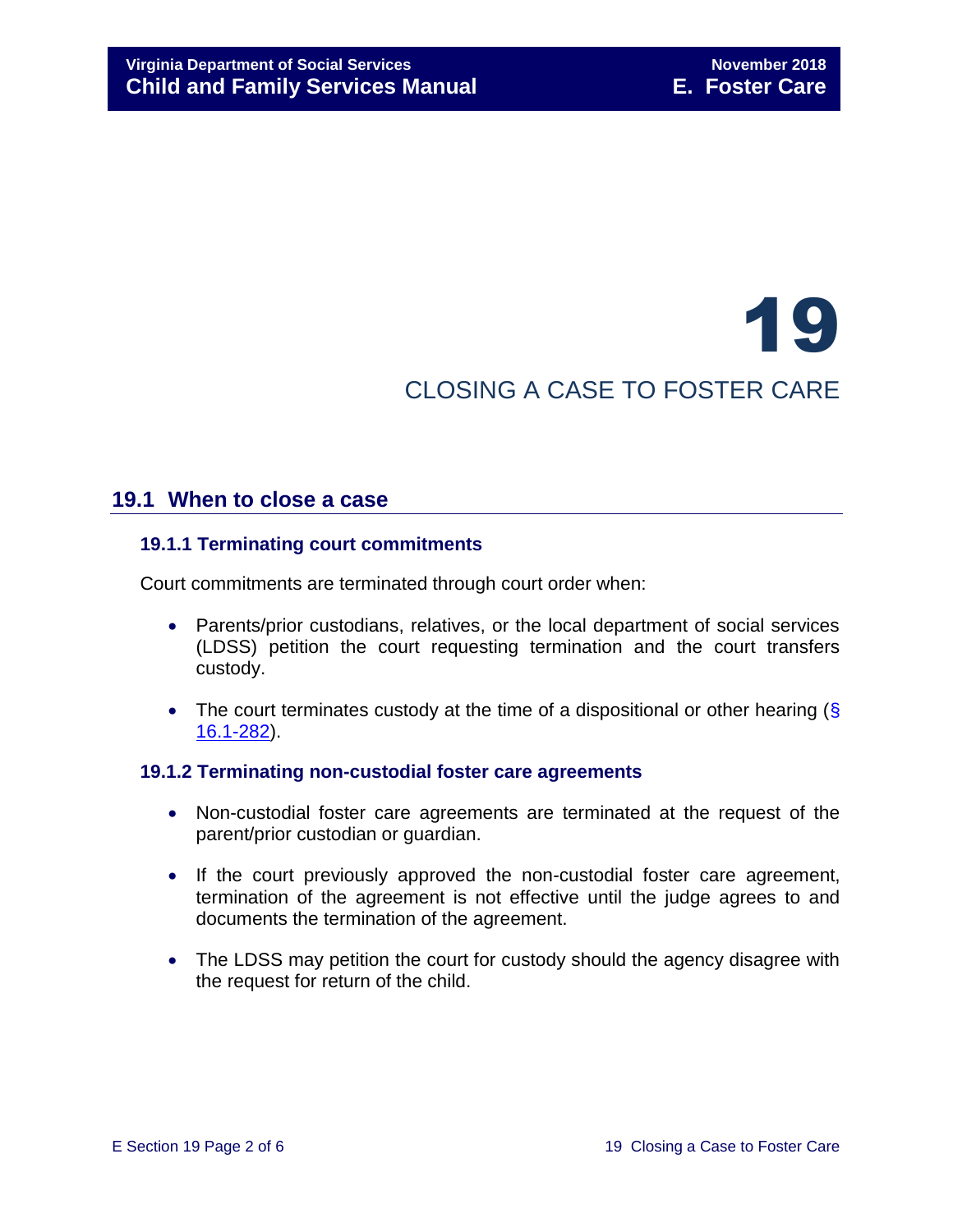# <span id="page-2-0"></span>**19.2 Discharging child from care and closing in OASIS**

The foster care case shall be closed in OASIS **within five (5) business days** after the child leaves the care of the LDSS. Failure to enter this date **within five (5) business days** will lead to an AFCARS error. If the family is still receiving services from the LDSS, the worker will need to change the AFCARS case type from foster care to the appropriate case type.

# <span id="page-2-1"></span>**19.3 Eligibility referral at closure**

The service worker shall notify the eligibility worker immediately in writing that the child is no longer in the care of the LDSS and the date of discharge.

### <span id="page-2-2"></span>**19.4 Maintenance/service/other resource payments at closure**

All maintenance payments shall be terminated by the service worker once the child leaves care. Service payments for services that will not continue after the child returns home shall be terminated. If the child is receiving Social Security, SSI, or other benefits, the worker shall inform the source of the benefits about the change in placement and provide the new address of the child.

# <span id="page-2-3"></span>**19.5 Special welfare accounts for children**

When a child leaves foster care, all funds in the special welfare account received from SSA shall be returned to the Social Security Administration, including SSA/SSI savings, other investments, and interest earned on the funds.

If the child in foster care has remaining unspent funds other than saved SSA/SSI benefits upon leaving custody of the LDSS, they shall be paid to the child or the parent or guardian, in accordance with  $\S$  [63.2-314](http://law.lis.virginia.gov/vacode/63.2-314/) Code of Virginia.

# <span id="page-2-4"></span>**19.6 Supplemental Security Income (SSI) funds for children**

As representative payee, when a child leaves foster care, the LDSS shall inform the local Social Security Administration (SSA) office immediately of the change. It shall return any accumulated SSI funds and interests earned on the funds to SSA. SSA will disperse the accumulated SSI funds to the next payee for the child. All accumulated funds belong to the child.

# <span id="page-2-5"></span>**19.7 Emancipation before age 18**

Youth who are at least age 16 may be legally emancipated prior to age 18 through a court hearing which finds that the youth is married, on active duty in the military, or is capable of self-support and has the parent or quardian's consent  $(\S$  [16.1-331\)](http://law.lis.virginia.gov/vacode/16.1-331/). If a child is emancipated by the court, the foster care episode ends and the case is closed.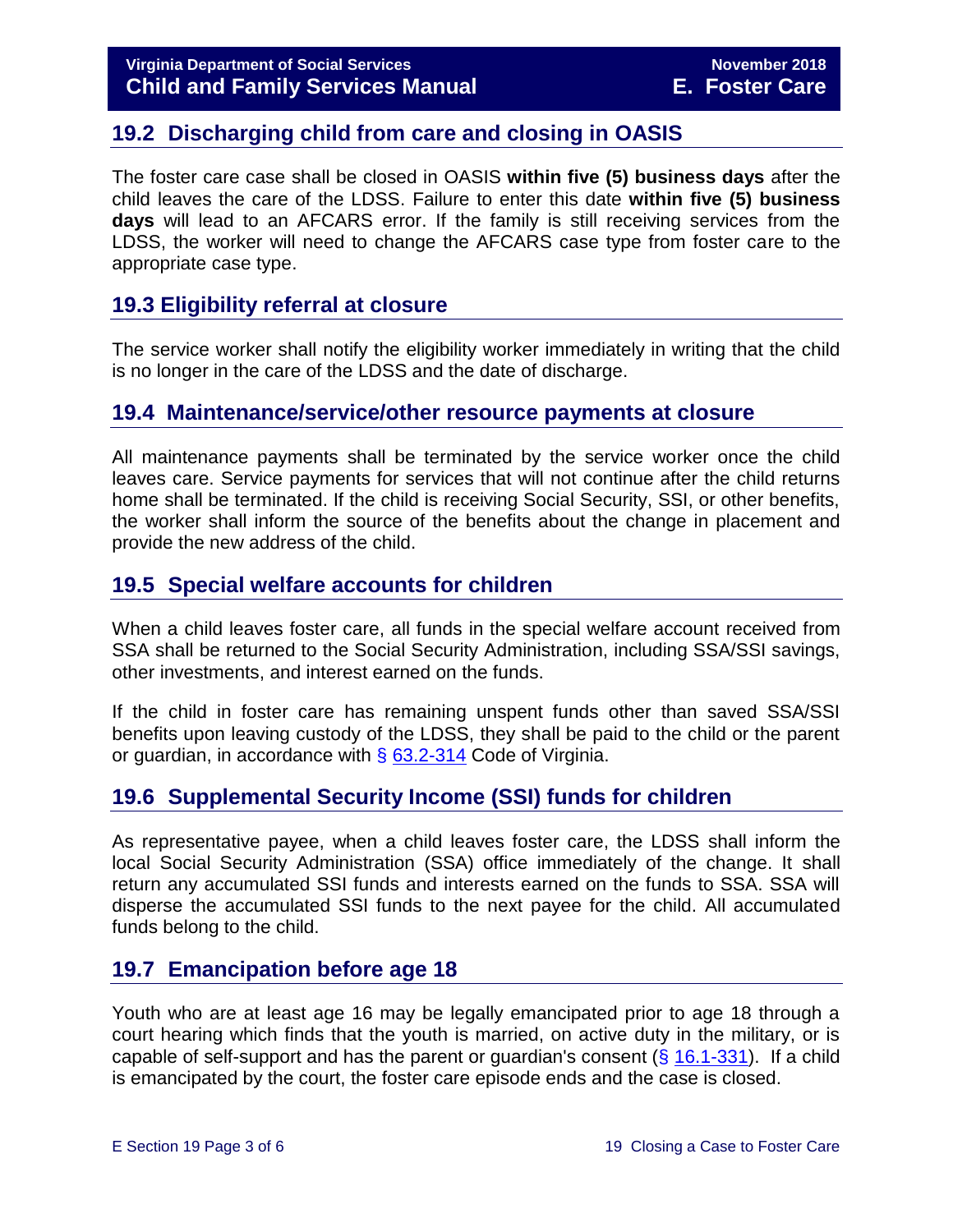# <span id="page-3-0"></span>**19.8 Services post foster care**

Services should be provided to the child and family to prevent the need for the child to return to foster care. For a youth who needs continuing services after emancipation, the service worker should consider services through independent living and/or refer the youth to the appropriate adult services provider.

# <span id="page-3-1"></span>**19.9 Record retention at closure**

#### <span id="page-3-2"></span>**19.9.1 Record contents**

When the foster care paper case record is closed for services, the record shall contain all court orders, assessments, service plans, administrative panel reviews, and a brief closure statement identifying when the case was closed, placement of the child, and child and family adjustment. Pertinent documents including, but not limited to, eligibility determinations, medicals, and educational and social history shall also be retained. Personal items belonging to the child, such as report cards, drawings, and pictures should be given to the child.

When closing a case in OASIS, the final case contact should reflect the case disposition at case closure, a summary of services in place at termination, child and family adjustment, overall case progress, and a summary of the final court hearing.

Workers should follow the OASIS procedures for discharging a child from care and, when applicable, case closure. Closed cases in OASIS remain available as readonly documents and foster care reports may be printed if necessary. It is not necessary to print and store OASIS screens as paper documents in the case record.

#### <span id="page-3-3"></span>**19.9.2 Length of time service records shall be retained after closure**

The following social service records for city and county governments shall be retained as described in the chart below. The [retention schedule](http://www.lva.virginia.gov/agencies/records/sched_local/GS-15.pdf) is available online from the Library of Virginia.

| <b>Service Records</b>                                                                                                                                                                                               | <b>Time Retained</b>                                                                                                                                                                                             |
|----------------------------------------------------------------------------------------------------------------------------------------------------------------------------------------------------------------------|------------------------------------------------------------------------------------------------------------------------------------------------------------------------------------------------------------------|
| Services to children in foster care<br>who were never adopted nor<br><b>reunited</b> with their families (SS)<br>63.2-904 and 63.2-908)                                                                              | • Retained permanently in the locality.<br>• Records can be transferred to microfilm (17<br>VAC 15-20-10, et. seq.).<br>• See Standards for Microfilming Public<br>Records at the Library of Virginia's website. |
| Services to children in foster care<br>who were reunited with their<br>biological families before<br>reaching majority $(\frac{6}{5} 63.2 - 904)$<br>including children who have<br>custody transferred to relatives | • Retained for one year after the children's<br>21st birthday, then destroyed (see Section<br>19.9.3                                                                                                             |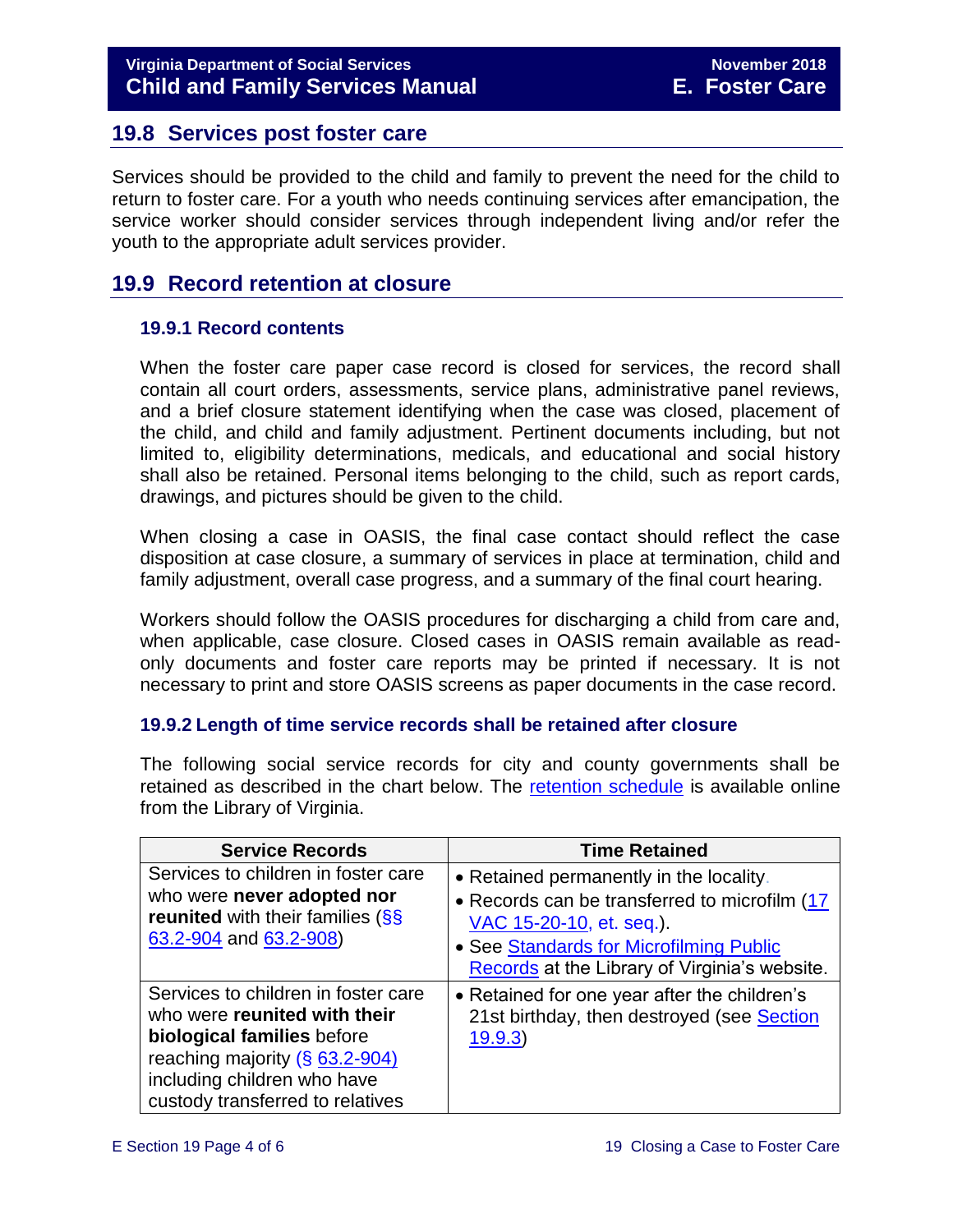| <b>Financial/Eligibility Records</b>                                                                    | <b>Time Retained</b>                                                                                                                                      |
|---------------------------------------------------------------------------------------------------------|-----------------------------------------------------------------------------------------------------------------------------------------------------------|
| Children's Services Act, including<br>payment for foster care $(\frac{55}{52}.2)$<br>5206 and 2.2-5208) | Retained for 3 years after last Family<br>Assessment and Planning Team (FAPT) or<br>utilization review, and then destroyed (see<br><b>Section 19.9.3)</b> |
| Title IV-E eligibility including the<br>original financial records (45 CFR<br>1356.71                   | Retained for 3 years after the final IV-E<br>payment, then destroyed (see Section<br>19.9.3)                                                              |

#### <span id="page-4-0"></span>**19.9.3 Destruction of service records**

Records shall be destroyed only when there are no litigations, audits, or investigation of Freedom of Information Act requests.

Destruction of service records shall be done by shredding, pulping, or burning. "Deletion" of confidential or privacy protected information in computer files or other electronic storage media is not acceptable. Electronic records shall be overwritten, "wiped" clean, or the storage media physically destroyed.

Records shall be destroyed in a timely manner, defined as no later than the end of the fiscal year in which the retention period expired. Any records containing Social Security numbers shall be destroyed within six months of the expiration of the records retention period. A certificate of records destruction shall be completed and approved by the LDSS' designated records officer. After a record is destroyed, the LDSS shall forward the original certificate of records destruction to the Library of Virginia ( $\S$  [42.1 -86.1\)](http://law.lis.virginia.gov/vacode/42.1-86.1/).

#### <span id="page-4-1"></span>**19.9.4 Resources for maintaining and destroying records**

Information on the maintenance and destruction of local social service records is found in the Library of Virginia's Archival and Records Management Services Division, [Records Retention and Disposition Schedule,](http://www.lva.virginia.gov/agencies/records/sched_local/GS-15.pdf) General Schedule No. 15 County and Municipal Governments Social Services Records.

The manual, retention schedules, forms and additional information on records [management](http://www.lva.virginia.gov/agencies/records/) is available at the Library of Virginia's website.

For a child who was adopted, see Chapter F. Adoption, [Section](http://www.dss.virginia.gov/family/ap/index.cgi) 3.8.2.

#### <span id="page-4-2"></span>**19.9.5 Access to records after closure**

When an LDSS receives a request for the release of a foster care record, including a request from a former foster youth, the LDSS should consult with legal counsel to